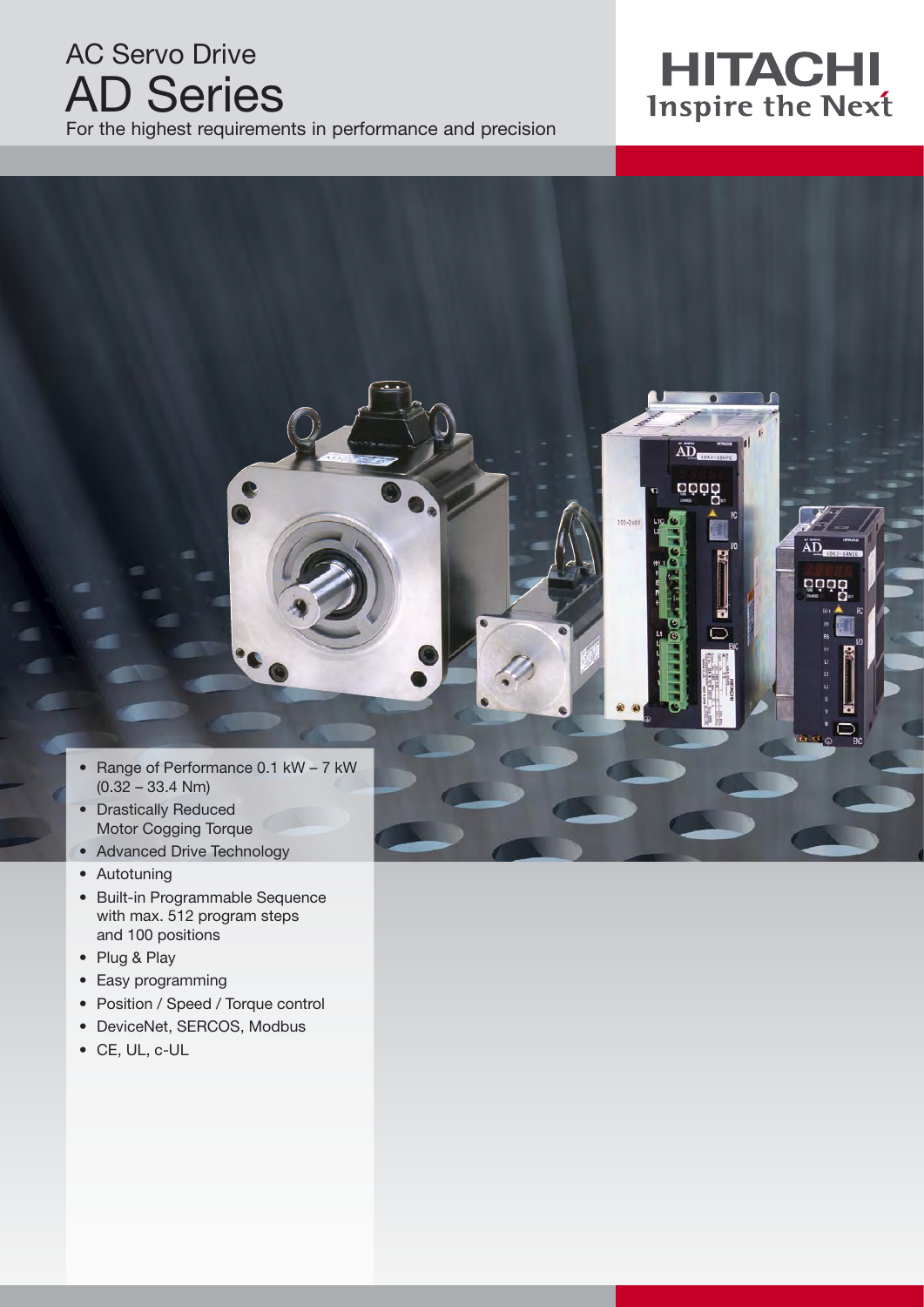### **High Performance – with AC Servo Drives from Hitachi**

Hitachi AD Series AC Servo Drives meet the various requirements of demanding applications with its fully featured performance realised by Hitachi's Advanced Motor Technology. Using Autotuning, control gains can be automatically tuned to the optimum values according to each application.

In connection with the Hitachi Motion-Controller EH-POS4 it is possible to control up to 4 axis.

All Servo motors are available with holding brake.

The ADMA series (100-750 W) is equipped with a serial Encoder (17 bit). These systems are able to identify the connected motor – an additional adjustment from the amplifier according to

the motor is not neces-



### **Drastically Reduced Motor Cogging Torque**

With Hitachi's Advanced Motor technology (patented), motor cogging torque has been reduced by approx. 65 % (comparison with our previous model).

The AD Series Servo Drive is suitable for such applications as high-precision process machine or smart conveyer system where vibration should be avoided.



### **High Response and High precision**

High-precision positioning and stable rotation at low  $\frac{3}{2}$  can be realised with 32-bit system LSI with DSP, which assures speed response frequency of 500Hz with a high-resolution of 17 bits. 20

Bode diagram of 0.75 kW Inertia of load = Motor Inertia

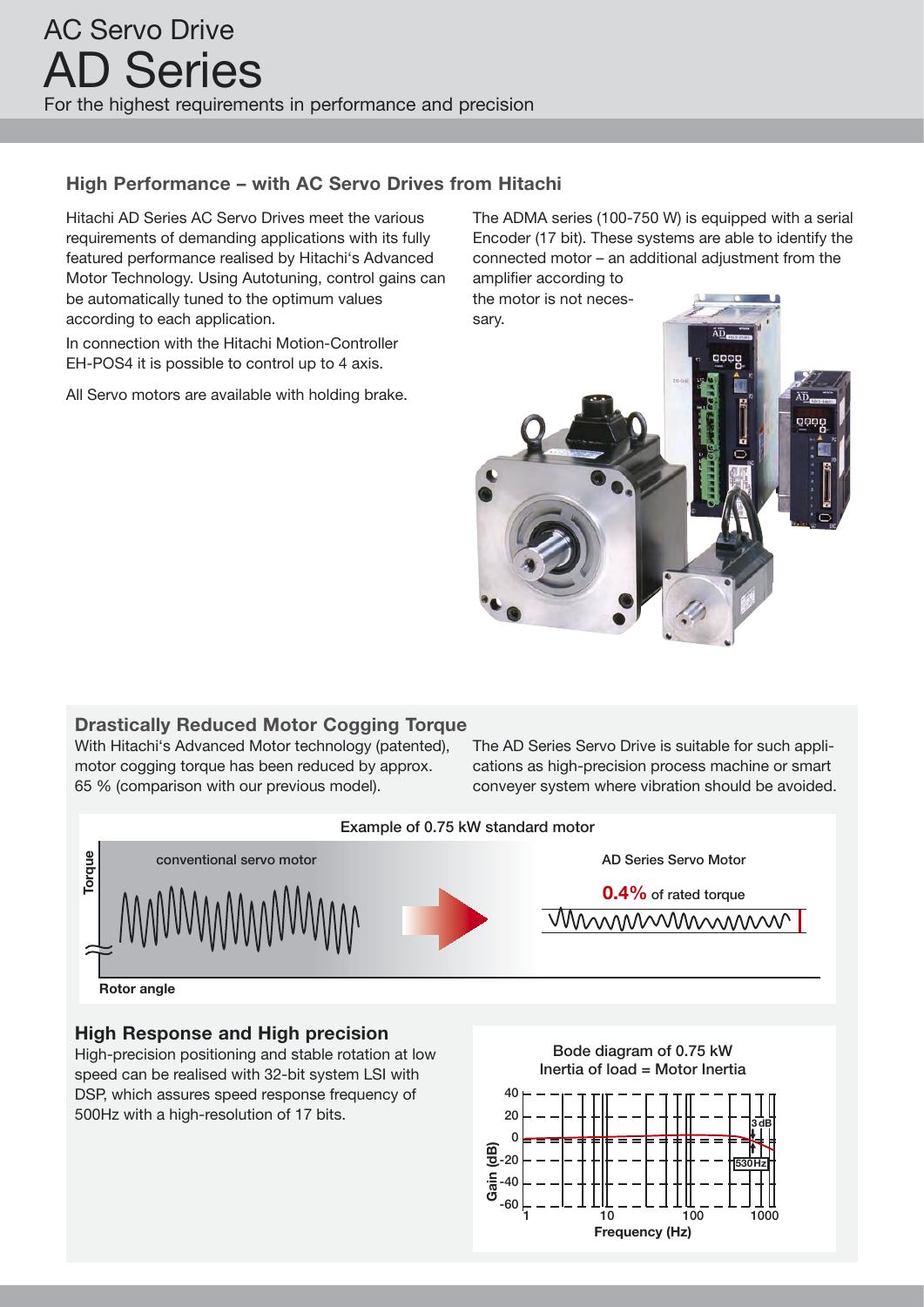#### **Smart Servo Drive**

The programming software AHF allows simple programming and a very short time for commissioning – even for novice users. The Servo Amplifier ADAX4 has a standard integrated programming function for max. 512 program steps and 100 positions.

For stand-alone applications an additional controller is not necessary.

|                                                                                                      | Code Window                      |                          |                    | <b>Cuita Window</b>          |                  |                                                                         |              |                   | $\bullet$                                                 |                                            | Password protection (8 characte                                                                  |
|------------------------------------------------------------------------------------------------------|----------------------------------|--------------------------|--------------------|------------------------------|------------------|-------------------------------------------------------------------------|--------------|-------------------|-----------------------------------------------------------|--------------------------------------------|--------------------------------------------------------------------------------------------------|
| <b>Program came: Beisermanuli</b><br>Line Labol mnonoric Farm1 Farm3 Farm3 Farm4 Farm5 Farm3 Connert |                                  |                          |                    | 43 Wes                       |                  |                                                                         |              |                   |                                                           |                                            |                                                                                                  |
| 001                                                                                                  |                                  |                          |                    |                              |                  |                                                                         |              |                   | $\bullet$                                                 |                                            | General purpose parameters cha                                                                   |
| OCD<br>Ung BPH =                                                                                     | Y(05)                            |                          |                    |                              |                  | Brensenmisteuerung mit Ausgang Y(05) [13]                               |              |                   |                                                           |                                            |                                                                                                  |
| the FCT =<br>OCT.<br>$= 1000$ grid<br>OD4                                                            | xcon<br><b>XECUTE</b>            |                          |                    |                              |                  | Mech. Endschalter "doen" (28)<br>Mech. Endschalter "unten" (258)        |              |                   |                                                           |                                            |                                                                                                  |
| OOS<br>$1\text{Pa}$ ORQ $\text{m}$                                                                   | default                          |                          |                    |                              |                  | Referenzialv1 oink@an [32]                                              |              |                   |                                                           | digital operator                           |                                                                                                  |
| ope.<br><b>M</b>                                                                                     | $\overline{2}$                   | <b>MTA</b>               | NOTE               | ACOTI DECITI                 |                  | 'Reference andalment'                                                   |              |                   |                                                           |                                            |                                                                                                  |
| 007 LBL00<br><b>Map</b><br>non                                                                       | x(00)                            |                          |                    | then.                        | 1,81.04          | Taste "Endings unter" (3)                                               |              |                   |                                                           |                                            |                                                                                                  |
| <b>CIOS</b>                                                                                          | NOT)                             |                          |                    | then                         | 18.06            | Techn "trydloge obey" [4]                                               |              |                   |                                                           |                                            | Trips can be handled by the prog                                                                 |
| O <sub>10</sub>                                                                                      | sense                            |                          |                    | <b>Diam</b>                  | <b>LBLOS</b>     | Teste "Empriesene Position" [5]                                         |              |                   |                                                           |                                            |                                                                                                  |
| 011                                                                                                  | <b>NEDE</b>                      |                          |                    | <b>Ban</b>                   | LELC1            | Tada 'Tatas hoch' 19                                                    |              |                   |                                                           |                                            |                                                                                                  |
| 012<br>out                                                                                           | HOOT!<br>XCP)                    |                          |                    | <b>Burn</b>                  | LQ,02<br>(B.63)  | Texte 'Faire runter' (31)                                               |              |                   |                                                           |                                            | Programmable Timer                                                                               |
| 014                                                                                                  | <b>ALDR3</b>                     |                          |                    | <b>Butch</b><br><b>best</b>  | LELC?            | Tacte "Alduelle Ponition einlesser/ (1)<br>Dur Pertempirazion, tabileri |              |                   |                                                           |                                            |                                                                                                  |
| OIS                                                                                                  | M(92)                            |                          |                    | ħ۰                           | 1,03.00          | Geochiumskeist hech [31]                                                |              |                   |                                                           |                                            |                                                                                                  |
| (218)                                                                                                | <b>NETZI</b>                     |                          |                    | <b>Bluest</b>                | LB.09            | Geochymdojiet nednij (33                                                |              |                   |                                                           |                                            | • Speedcontrol / Positioncontrol /                                                               |
| Q17                                                                                                  | 1,81,00                          |                          |                    |                              |                  |                                                                         |              |                   |                                                           |                                            |                                                                                                  |
| <b>018 LBL01</b><br>٠<br>019<br><b>SERVE</b>                                                         | POS<br>NOV)                      | $^{34}$<br>ACC/IV DEC/IV | 20226              | than                         | <b>LEL.00</b>    | Abtrage sul Endage oben<br>Hand Takes hoch?                             |              |                   |                                                           |                                            |                                                                                                  |
| 020                                                                                                  | <b>POS</b>                       | $\sim$                   | B(32)              | <b>Bush</b>                  | 18.00            | <b>Althage auf Endage check</b>                                         |              |                   |                                                           |                                            |                                                                                                  |
| 750<br>×                                                                                             | <b>SEDRI</b>                     | ٠                        |                    | <b>trans</b>                 | LELCT            | noch gedrückt, webertahren                                              |              |                   | etc.                                                      |                                            |                                                                                                  |
| 022<br>point                                                                                         | <b>LIK.00</b>                    |                          |                    |                              |                  |                                                                         |              |                   |                                                           |                                            |                                                                                                  |
| 023 LBL02<br>$\blacksquare$<br>024                                                                   | <b>POS</b><br>NTE3               | sin.<br>$\sim$           | <b>DOM:N</b>       | <b>Think</b><br><b>Buick</b> | LEL00<br>1,01.00 | Abbrage out Endage unten                                                |              |                   |                                                           |                                            |                                                                                                  |
| 025                                                                                                  | NOO                              | ACCORD DECOR             |                    |                              |                  | Akhage out Engang N(11)<br>Hand Takes runsel                            |              |                   |                                                           |                                            |                                                                                                  |
| 026                                                                                                  | POS                              | $\sim$                   | POUL               | Pen.                         | 179.00           | Ablrage out Endage unboy                                                |              |                   |                                                           |                                            |                                                                                                  |
| O27                                                                                                  | KODS1                            |                          |                    | <b>Bush</b>                  | 18.02            | newly constructs. weeken take                                           |              |                   |                                                           |                                            |                                                                                                  |
| 020<br>300                                                                                           | LBL00                            |                          |                    |                              |                  | <b>ELTIMA CNINY</b>                                                     |              |                   | <b>STEP</b>                                               |                                            |                                                                                                  |
| 020 LDL00 7000 -<br>030<br>2000                                                                      | POG<br>LBL00                     |                          |                    |                              |                  | Abusic Pog Re (P) Then amater (T) Hid-30<br><b>III</b> of fresh<br>あ日 春 | 1.74         | <b>Thinking</b>   |                                                           |                                            |                                                                                                  |
| <b>001 LBLD4 #</b>                                                                                   | X(11)                            | $\cdot$                  | $\mathbf{I}$       | <b>Pet LB.00</b>             |                  | Ablrege auf<br>Angele 14TT                                              | 20 天气口 盘     | <b>CONTRACTOR</b> |                                                           |                                            |                                                                                                  |
| on <sub>2</sub>                                                                                      | <b>P(Of)</b>                     |                          | MOD ACCOU DECOY    |                              |                  | <b>Count of graphs</b><br><b>Trdspr of</b>                              |              |                   |                                                           |                                            |                                                                                                  |
| 033<br>trig Fill                                                                                     | YER 3                            |                          |                    |                              |                  | 984<br><b>BALLARY</b>                                                   |              |                   |                                                           |                                            |                                                                                                  |
| 004<br><b>MA</b><br><b>Q25 LBL26 #</b>                                                               | LBL30<br>3(11)                   |                          |                    | then.                        | <b>LELCO</b>     | W. birevs<br><b>THE Superintendent color</b><br>Abbrage aud             |              |                   |                                                           |                                            |                                                                                                  |
| one<br><b>BOX</b>                                                                                    | P(00)                            |                          | NERO ACCCU DECOS   |                              |                  | <b>Tayaksen</b>                                                         |              |                   |                                                           |                                            |                                                                                                  |
| 037<br>thank                                                                                         | VOP)                             |                          |                    |                              |                  |                                                                         |              |                   |                                                           |                                            |                                                                                                  |
| 038<br>3000                                                                                          | LBLOD                            |                          |                    |                              |                  |                                                                         | <b>ARD #</b> | $A$ $B$<br>sea. B |                                                           |                                            |                                                                                                  |
| 039 LBL06 mov<br>040<br>tha N                                                                        | P(02)<br><b>YELL'S</b>           |                          | MOON ACC(2) DEC(2) |                              |                  | Tindage ab Areas 323                                                    | <b>NOON</b>  |                   |                                                           |                                            |                                                                                                  |
|                                                                                                      | LBL00                            |                          |                    |                              |                  | <b>W EV</b><br><b>MA Children Inchines</b>                              |              |                   |                                                           |                                            |                                                                                                  |
| 042 UNIT #                                                                                           | M(11)                            |                          |                    | them.                        | 18,00            | P. Spike<br><b>Trainers' acceptant of</b><br>Abbrage m/                 |              |                   | <b>Reactor Storage</b><br><b>Fix IT: Twis-DS</b>          |                                            | CIER                                                                                             |
| 0 <sub>0</sub><br>$^{36}$                                                                            | H(02)                            | ACC(0) DEC(0)            |                    |                              |                  | Dur Prefers                                                             |              |                   | Conceitor, educação                                       |                                            | <b>Institute constitute</b>                                                                      |
| <b>Data</b><br>solo.                                                                                 | 1,8600                           |                          |                    |                              |                  |                                                                         |              |                   | <b>Speed comment</b>                                      | D new                                      | <b>Fed</b><br><b>Circles</b>                                                                     |
| OKS LOLDO NEXD .<br>046                                                                              | <b>INTACIOCO</b><br><b>LBL00</b> |                          |                    |                              |                  |                                                                         | -1009        |                   | <b>Soled beachs</b><br>Dubi-Ecurate                       | 4.00%<br>1%                                | <b>JON</b><br><b>E GROV HERE</b><br><b>A NAV YOR</b><br>1 am                                     |
| solo<br>047 LBL09 N/301-                                                                             | <b>TROUGH</b>                    |                          |                    |                              |                  | Dake CD                                                                 | <b>AGD</b>   | $A$ $B = 1$       | <b>Tech at contribute</b>                                 | 1.5                                        | NOR / RH / FAM<br>11471402<br>1,7880<br><b>B GACALLY FOR</b>                                     |
| OAD<br>$\mathfrak{p}(0)$                                                                             | LDL00                            |                          |                    |                              |                  | <b>BELLINGTON</b>                                                       |              |                   | <b>Dubud Lineae</b><br><b><i><u>Index</u></i></b> connect | $\ddot{\phantom{1}}$<br><b>EXCIBI</b> puts | <b>THE FIRM</b><br><b>B. GODD F ROAD</b>                                                         |
| O49<br>and                                                                                           |                                  |                          |                    |                              |                  | $-$                                                                     |              |                   | <b>Researc position</b>                                   | 3190900 color                              | <b>ENT / MOTH</b><br><b>IL GREY YORK</b><br><b>MAY GOALLY KIM</b><br><b>E. Rakin ALL / India</b> |
| 050                                                                                                  |                                  |                          |                    |                              |                  | <b>MOTIVE</b>                                                           |              |                   | <b>Facilitat Area</b>                                     | $0$ joint<br>2.96                          | <b>INZ FROUNT KIKE</b><br><b>B. GOLD AND CARDS</b><br><b>BRUGER ORDER</b>                        |
|                                                                                                      |                                  |                          |                    |                              |                  | <b>NOW PORT TOPS</b>                                                    |              |                   | <b>Outsub volume</b><br>Money of cars                     | <b>GM1 lightfield</b>                      | <b>ME/KOV/RH</b>                                                                                 |
|                                                                                                      |                                  |                          |                    |                              |                  |                                                                         |              |                   | 2 poster                                                  | 7225 miles                                 | 106.7500                                                                                         |

### **Windows PC-Software AHF User Friendliness**

Through use of the AHF configuration software, which runs on Windows operating system, parameters can be set through a personal computer and position, speed, torque etc. of the AC servo drive can be monitored on the PC display.

### **Worldwide Presence**

Your benefit is the high quality of the Hitachi products and the worldwide presence of one of the world's biggest electronics companies.



 $\epsilon$ 

#### **Autotuning Function**

Control gains can be automatically tuned to the optimum values according to each application.

**Speed command value Detected speed value Tuning start point**



 $\begin{array}{cccccc} 0 & 0.30 & 200 & 000 \\ 0 & 0.21 & 0.71 & 000 \\ 0 & 0.30 & 200 & 000 \\ \end{array}$ 



The programming language is like BASIC®

- 6kB instructions ~ 1000 steps
- 7 different reference points
- 12 Digital-Inputs
- 8 Digital-Outputs
- 2 Analog-Inputs
- 2 Analog-Outputs
- 100 Positions
- 16 Velocity Settings
- 16 Torque Settings
- 
- ers or numbers)
- angeable via
- grammable function
- Torquecontrol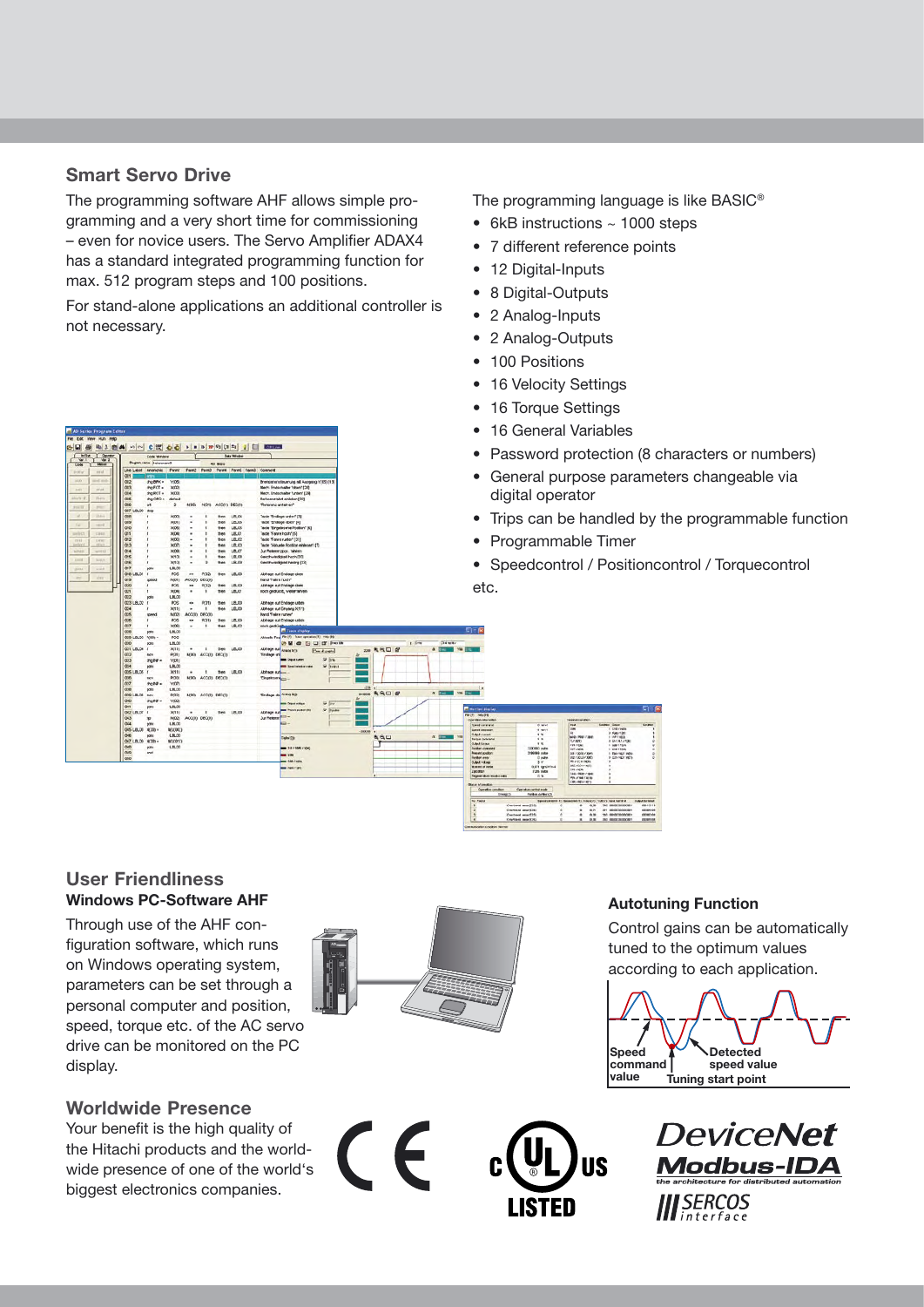# AC Servo Drive AD Series

For the highest requirements in performance and precision





# **ADAX4 (Motion Control Model)**

**Controlled by PLC EH-150 with EH-POS4 (4 axis pulse positioning control module)**

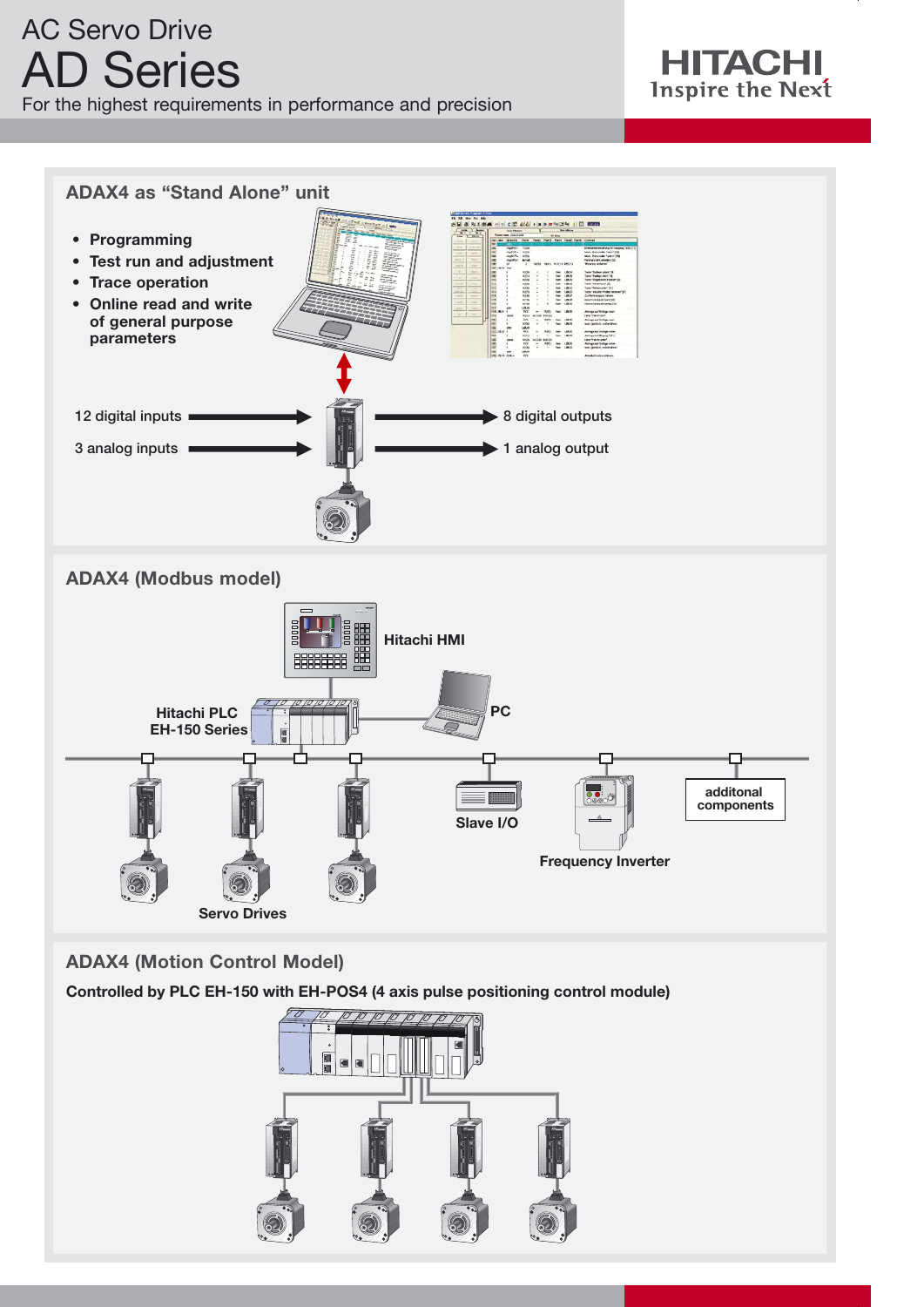# **Specifications of Servo Motors**

|                                           |                                  |                 |                                                                        |                                                    |                                                       |                           | <b>Specification</b> |       |      |       |      |       |      |  |  |
|-------------------------------------------|----------------------------------|-----------------|------------------------------------------------------------------------|----------------------------------------------------|-------------------------------------------------------|---------------------------|----------------------|-------|------|-------|------|-------|------|--|--|
| Input power supply                        |                                  |                 |                                                                        | 1 x 230 V / 3 x 200 V                              |                                                       | $3 \times 400$ V          |                      |       |      |       |      |       |      |  |  |
| Motor-Type                                |                                  |                 | ADMA-                                                                  |                                                    |                                                       | ADMG-                     |                      |       |      |       |      |       |      |  |  |
|                                           |                                  | 01 <sub>S</sub> | 02S                                                                    | 04S                                                | 08S                                                   | 05H                       | 10H                  | 45H   | 55H  | 70H   |      |       |      |  |  |
| Amplifier-Type                            |                                  | ADAX4           |                                                                        |                                                    |                                                       |                           |                      | ADAX4 |      |       |      |       |      |  |  |
|                                           | 02NSE<br>04NSE<br>01NSE<br>08NSE |                 |                                                                        |                                                    |                                                       | 15HPE                     |                      | 35HPE |      | 70HPE |      |       |      |  |  |
| Motor capacity                            | kW                               | 0.1             | 0.2                                                                    | 0.4                                                | 0.75                                                  | 0.5                       | 1.0                  | 1.5   | 2.0  | 3.5   | 4.5  | 5.5   | 7.0  |  |  |
| Rated torque                              | N <sub>m</sub>                   | 0.32            | 0.64                                                                   | 1.27                                               | 2.39                                                  | 2.4                       | 5                    | 7.5   | 9.55 | 16.7  | 21.5 | 26.3  | 33.4 |  |  |
| Max. torque                               | N <sub>m</sub>                   | 0.96            | 1.91                                                                   | 3.82                                               | 7.16                                                  | 9                         | 18.5                 | 20    | 30   | 45.5  | 70   | 72    | 86   |  |  |
| Rated speed                               | <b>Nm</b>                        |                 |                                                                        | 3000                                               |                                                       |                           | 2000                 |       |      |       |      |       |      |  |  |
| Max. Speed                                | $min-1$                          |                 |                                                                        | 4500                                               |                                                       | 3000                      |                      |       |      |       |      |       |      |  |  |
| <b>JMotor</b>                             | kgm <sup>2</sup>                 | 0.023           | 0.12                                                                   | 0.22                                               | 0.62                                                  | 1.84                      | 5.40                 | 8.80  | 11.8 | 37.9  | 46.5 | 113.5 | 185  |  |  |
| (above: without brake; below: with brake) | $x 10^{-4}$                      | 0.032           | 0.16                                                                   | 0.25                                               | 0.71                                                  | 2.18                      | 5.85                 | 9.30  | 12.3 | 41.3  | 49.9 | 137.5 | 209  |  |  |
| Preferrable Load Inertia                  |                                  |                 | max. 30 $\times$ J <sub>Motor</sub>                                    |                                                    |                                                       | max. $5 \times J_{Motor}$ |                      |       |      |       |      |       |      |  |  |
| Feedback                                  |                                  |                 |                                                                        | Serial Encoder 17 bit                              |                                                       | Incremental encoder       |                      |       |      |       |      |       |      |  |  |
|                                           |                                  |                 |                                                                        | (Optional: 17 bit absolute value encoder) 4096 ppr |                                                       | 8192 ppr                  |                      |       |      |       |      |       |      |  |  |
| Protection                                |                                  |                 | IP55 (excluding connector and the part<br>passed through by the shaft) |                                                    | IP67 (excluding the part passed through by the shaft) |                           |                      |       |      |       |      |       |      |  |  |

# **Brake**

| Principle                              | Electromechanical brake, release when activated |      |                     |      |                |      |      |      |     |     |     |     |     |
|----------------------------------------|-------------------------------------------------|------|---------------------|------|----------------|------|------|------|-----|-----|-----|-----|-----|
| Power supply                           |                                                 |      | DC 24 V. $\pm 10\%$ |      | DC 24 V. ±10 % |      |      |      |     |     |     |     |     |
| Static brake torque (min.)             | Nm                                              | 0.34 | 1.5                 | 1.5  | 2.6            | 2.9  | 9.8  | 9.0  | 12  | 32  | 32  | 90  | 90  |
| Rated current (20 °C)                  | A                                               | 0.27 | 0.27                | 0.27 | 0.38           | 0.33 | 0.83 | 0.87 | 1.0 | 1.4 | 1.4 | 1.3 | 1.3 |
| Resistor of the coil (20 $^{\circ}$ C) | ohm                                             | 89   | 89                  | 89   | 64             | 72   | 28   | 28   | 23  | 17  | 17  | 18  | 18  |
| Power consumption (20 °C)              | W                                               | 6.5  | 6.5                 | 6.5  | 9.0            | 8.0  | 20   | 21   | 25  | 34  | 34  | 32  | 32  |
| Dragging (max.)                        | ms                                              | 25   | 60                  | 60   | 50             | 30   | 100  | 100  | 100 | 150 | 150 | 300 | 300 |
| Release time (max.)                    | ms                                              | 20   | 10                  | 10   | 15             | 20   | 30   | 30   | 30  | 40  | 40  | 140 | 140 |

## **Specifications of Servo Motors**

| Type                                       | Performance |            | LL   | LR | LE  | LG | LC | LA | <b>LZ</b> | S  | LB |   |     | W | LK | <b>Tapping size</b> | <b>KA</b>                | Fig.   | weight |
|--------------------------------------------|-------------|------------|------|----|-----|----|----|----|-----------|----|----|---|-----|---|----|---------------------|--------------------------|--------|--------|
| ADMA-01A1x <sup>1</sup> 1                  | 100W        | 122        | 96.5 | 25 | 2.5 | 5  | 40 | 46 | 4.5       | 8  | 30 | 3 | 8.1 | 3 | 14 | $M3 \times 6$       |                          |        | 0.55   |
| ADMA-01A1x <sup>1</sup> 3                  |             | 157        | 132  |    |     |    |    |    |           |    |    |   |     |   |    |                     | -                        |        | 0.8    |
| ADMA-02A1x <sup>1</sup> 1                  | 200 W       | 130        | 100  |    |     |    |    |    |           |    |    |   |     |   |    |                     |                          |        | 1.1    |
| ADMA-02A1x <sup>1</sup> 3                  |             | 168        | 138  | 30 | 3   |    | 60 | 70 | 5.5       | 14 | 50 | 5 | 3   | 5 | 20 | $M5 \times 8$       | $\overline{\phantom{0}}$ | A<br>C | 1.7    |
| ADMA-04A1x <sup>1</sup> 1                  | 400 W       | 158        | 128  |    |     |    |    |    |           |    |    |   |     |   |    |                     |                          |        | 1.6    |
| ADMA-04A1x <sup>1</sup> 3                  |             | 196        | 166  |    |     |    |    |    |           |    |    |   |     |   |    |                     |                          |        | 2.2    |
| ADMA-08A1x <sup>1</sup> 1                  |             | 143<br>183 | 40   |    |     |    |    |    |           |    |    |   |     |   |    |                     |                          | 3.1    |        |
| $ADMA-08A1x13$                             | 750W        | 220        | 180  |    | 3   | 8  | 75 | 90 | 6.6       | 19 | 70 | 6 | 3.5 | 6 | 22 | $M5 \times 8$       | -                        |        | 3.9    |
| Loot digit 1+ without broke, 2+ with broke |             |            |      |    |     |    |    |    |           |    |    |   |     |   |    |                     |                          |        |        |

Last digit 1: without brake, 3: with brake

| Type         | Performance | L             | LL   | <b>LR</b> | LE  | LG  | LC  | LA  | LZ   | S    | LB    |       |     | W              | LK | <b>Tapping size</b>  | <b>KA</b>      | Fig.    | weight |      |                      |      |  |
|--------------|-------------|---------------|------|-----------|-----|-----|-----|-----|------|------|-------|-------|-----|----------------|----|----------------------|----------------|---------|--------|------|----------------------|------|--|
| ADMG-05HP142 | 0.5 kW      | 228           | 193  | 35        | 3   | 8   | 86  | 100 | 6.6  | 16   | 80    | 5     | 3   | 5              | 25 | M <sub>5</sub> x 12  | $\overline{2}$ |         | 3.0    |      |                      |      |  |
| ADMG-05HP145 |             | 263           | 228  |           |     |     |     |     |      |      |       |       |     |                |    |                      |                |         | 4.2    |      |                      |      |  |
| ADMG-10HP142 |             | 241           | 196  | 45        |     | 10  | 100 | 115 | 9    | 22   | 95    | 6     | 3.5 | 6              | 32 | M6 x 20              | 3              |         | 5.4    |      |                      |      |  |
| ADMG-10HP145 | $1$ kW      | 276           | 231  |           | 3   |     |     |     |      |      |       |       |     |                |    |                      |                |         | 6.8    |      |                      |      |  |
| ADMG-15HP142 | 1.5 kW      | 224           | 169  | 55        |     | 12  | 130 |     | 9    |      |       |       |     | 6              |    |                      |                |         | 7.8    |      |                      |      |  |
| ADMG-15HP145 |             | 260           | 205  |           | 4   |     |     | 145 |      | 22   | 110   | 6     | 3.5 |                | 42 | M6 x 20              | 3              |         | 9.4    |      |                      |      |  |
| ADMG-20HP142 |             |               | 2 kW | 242       | 187 | 55  | 4   | 12  | 130  | 145  | 9     | 28    | 110 | $\overline{7}$ |    | 8                    | 42             | M8 x 25 | 3      |      | 9.8                  |      |  |
| ADMG-20HP145 |             | 282           | 227  |           |     |     |     |     |      |      |       |       | 4   |                |    |                      |                | B       | 11.6   |      |                      |      |  |
| ADMG-35HP142 |             | 268<br>3.5 kW |      | 203       | 65  | 3   | 16  | 180 | 200  | 13.5 | 35    | 114.3 | 8   | 5              | 10 | 50                   | M8 x 25        | 3       | D      | 17.7 |                      |      |  |
| ADMG-35HP145 |             | 318           | 253  |           |     |     |     |     |      |      |       |       |     |                |    |                      |                |         | 23.1   |      |                      |      |  |
| ADMG-45HP142 |             |               |      |           | 283 | 218 |     | 3   | 16   | 180  |       |       |     |                |    |                      |                | 50      |        | 3    |                      | 21.7 |  |
| ADMG-45HP145 | 4.5 kW      | 333           | 268  | 65        |     |     |     | 200 | 13.5 | 35   | 114.3 | 8     | 5   | 10             |    | M8 x 25              |                |         | 27.1   |      |                      |      |  |
| ADMG-55HP142 |             | 331           | 252  | 79        |     |     | 220 | 235 | 13.5 | 55   | 200   | 10    |     | 16             | 67 | M <sub>10</sub> x 25 |                |         | 34.8   |      |                      |      |  |
| ADMG-55HP145 | 5.5 kW      | 388           | 309  |           | 4   | 19  |     |     |      |      |       |       | 6   |                |    |                      | 3              |         | 45.5   |      |                      |      |  |
| ADMG-70HP142 | 7 kW        | 389           |      | 310       |     |     | 19  | 220 | 235  |      | 55    |       | 10  |                |    |                      |                |         |        | 52.8 |                      |      |  |
| ADMG-70HP145 |             |               |      |           |     |     | 447 | 368 | 79   | 4    |       |       |     | 13.5           |    | 200                  |                | 6       | 16     | 67   | M <sub>10</sub> x 25 | 3    |  |

Last digit 2: without brake, 5: with brake









pping size Fig. C Fig. D